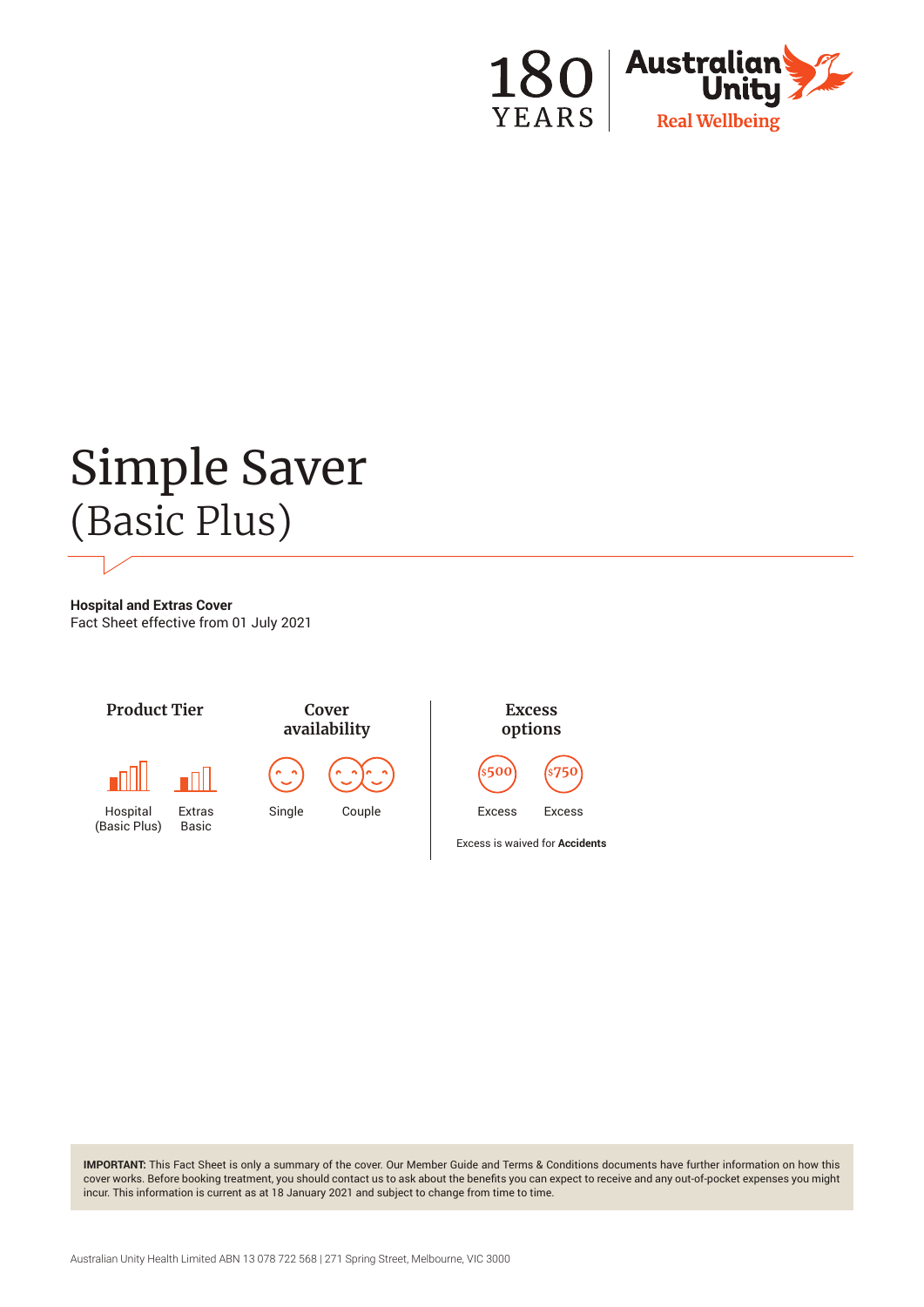## **Simple Saver** (Basic Plus)



#### Hospital Cover

The table(s) below must be read together with the "Important Information" section, which provides further detail on your benefits, out-of-pockets and waiting periods. In addition you should read the table(s) in conjunction with the Clinical Categories Explained document to understand what treatments are included under each clinical category. This document can be found online at australianunity.com.au/clinical-categories-explained

| <b>Clinical Category</b>                                                        | <b>Agreement</b><br><b>Private Hospital</b> | Public Hospital,<br>shared room |
|---------------------------------------------------------------------------------|---------------------------------------------|---------------------------------|
| Covered                                                                         |                                             |                                 |
| <b>Dental Surgery</b>                                                           | <b>◆</b> Covered                            | $\blacktriangleright$ Covered   |
| <b>Hernia and Appendix</b>                                                      | <b>◆ Covered</b>                            | $\vee$ Covered                  |
| <b>Joint Reconstructions</b>                                                    | $\blacktriangleright$ Covered               | $\blacktriangleright$ Covered   |
| <b>Tonsils, Adenoids and Grommets</b>                                           | $\vee$ Covered                              | $\vee$ Covered                  |
| <b>Restricted</b>                                                               |                                             |                                 |
| <b>Hospital Psychiatric Services</b>                                            | <b>A</b> Restricted                         | $\vee$ Covered                  |
| <b>Palliative Care</b>                                                          | <b>O</b> Restricted                         | $\blacktriangleright$ Covered   |
| <b>Rehabilitation</b>                                                           | <b>O</b> Restricted                         | $\vee$ Covered                  |
| <b>Not Covered</b>                                                              |                                             |                                 |
| <b>Assisted Reproductive Services</b>                                           | <b>X</b> Not Covered                        | <b>X</b> Not Covered            |
| <b>Back, Neck and Spine</b>                                                     | <b>X</b> Not Covered                        | <b>X</b> Not Covered            |
| <b>Blood</b>                                                                    | <b>X</b> Not Covered                        | <b>X</b> Not Covered            |
| Bone, Joint and Muscle                                                          | <b>X</b> Not Covered                        | <b>X</b> Not Covered            |
| <b>Brain and Nervous System</b>                                                 | X Not Covered                               | <b>X</b> Not Covered            |
| <b>Breast Surgery (Medically</b><br>Necessary)                                  | <b>X</b> Not Covered                        | <b>X</b> Not Covered            |
| Cataracts                                                                       | <b>X</b> Not Covered                        | <b>X</b> Not Covered            |
| <b>Chemotherapy, Radiotherapy and</b><br><b>Immunotherapy for Cancer</b>        | <b>X</b> Not Covered                        | X Not Covered                   |
| Diabetes Management (Excluding<br>Insulin Pumps)                                | <b>X</b> Not Covered                        | <b>X</b> Not Covered            |
| Dialysis for Chronic Kidney Failure                                             | <b>X</b> Not Covered                        | <b>X</b> Not Covered            |
| Digestive System                                                                | <b>X</b> Not Covered                        | <b>X</b> Not Covered            |
| <b>Ear, Nose and Throat</b>                                                     | <b>X</b> Not Covered                        | <b>X</b> Not Covered            |
| Eye (Not Cataracts)                                                             | <b>X</b> Not Covered                        | <b>X</b> Not Covered            |
| <b>Gastrointestinal Endoscopy</b>                                               | <b>X</b> Not Covered                        | <b>X</b> Not Covered            |
| Gynaecology                                                                     | X Not Covered                               | <b>X</b> Not Covered            |
| <b>Heart and Vascular System</b>                                                | <b>X</b> Not Covered                        | <b>X</b> Not Covered            |
| <b>Implantation of Hearing Devices</b>                                          | <b>X</b> Not Covered                        | <b>X</b> Not Covered            |
| <b>Insulin Pumps</b>                                                            | <b>X</b> Not Covered                        | <b>X</b> Not Covered            |
| Joint Replacements                                                              | <b>X</b> Not Covered                        | <b>X</b> Not Covered            |
| <b>Kidney and Bladder</b>                                                       | <b>X</b> Not Covered                        | <b>X</b> Not Covered            |
| <b>Lung and Chest</b>                                                           | <b>X</b> Not Covered                        | <b>X</b> Not Covered            |
| Male Reproductive System                                                        | <b>X</b> Not Covered                        | <b>X</b> Not Covered            |
| <b>Miscarriage and Termination of</b><br>Pregnancy                              | <b>X</b> Not Covered                        | <b>X</b> Not Covered            |
| Pain Management                                                                 | <b>X</b> Not Covered                        | <b>X</b> Not Covered            |
| <b>Pain Management with Device</b>                                              | <b>X</b> Not Covered                        | X Not Covered                   |
| <b>Plastic and Reconstructive</b><br><b>Surgery (Medically Necessary)</b>       | <b>X</b> Not Covered                        | <b>X</b> Not Covered            |
| <b>Podiatric Surgery (Provided by a</b><br><b>Registered Podiatric Surgeon)</b> | <b>X</b> Not Covered                        | <b>X</b> Not Covered            |
| <b>Pregnancy and Birth</b>                                                      | <b>X</b> Not Covered                        | <b>X</b> Not Covered            |
| Skin                                                                            | <b>X</b> Not Covered                        | <b>X</b> Not Covered            |
| <b>Sleep Studies</b>                                                            | <b>X</b> Not Covered                        | <b>X</b> Not Covered            |
| Weight Loss Surgery                                                             | <b>X</b> Not Covered                        | <b>X</b> Not Covered            |

| <b>Further Benefits Provided by Australian Unity</b>        |                                                                                                                                                                                                                                                                                                                                                                                                                                     |  |  |
|-------------------------------------------------------------|-------------------------------------------------------------------------------------------------------------------------------------------------------------------------------------------------------------------------------------------------------------------------------------------------------------------------------------------------------------------------------------------------------------------------------------|--|--|
| <b>Service</b>                                              | <b>Additional Information</b>                                                                                                                                                                                                                                                                                                                                                                                                       |  |  |
| <b>Accident Cover</b>                                       | If you need hospital treatment for an injury<br>sustained during an Accident that occurred after<br>joining this cover, and the hospital treatment<br>is within a Clinical Category that is listed as<br>Restricted or Not Covered, that hospital treatment<br>will be treated as Covered.                                                                                                                                          |  |  |
| <b>Emergency Ambulance</b>                                  | Ambulance transportation to hospital. You are<br>covered for emergency ambulance transportation<br>to hospital provided that the transport is coded<br>and invoiced as emergency transport by a<br>recognised State Ambulance authority. Includes<br>ambulance attendance, where you are not taken<br>to hospital. Some State schemes already cover<br>ambulance services<br>Capped at one service per person<br>per calendar year. |  |  |
| <b>Hospital Care at Home</b><br>& Rehabilitation at<br>Home | Receive short-term support from our approved<br>service provider in the comfort of your own home<br>to avoid or reduce a hospital stay following a<br>hospital admission, when referred by a medical<br>practitioner. Subject to prior application and<br>approval. Waiting periods may apply, depending                                                                                                                            |  |  |

on the treatment.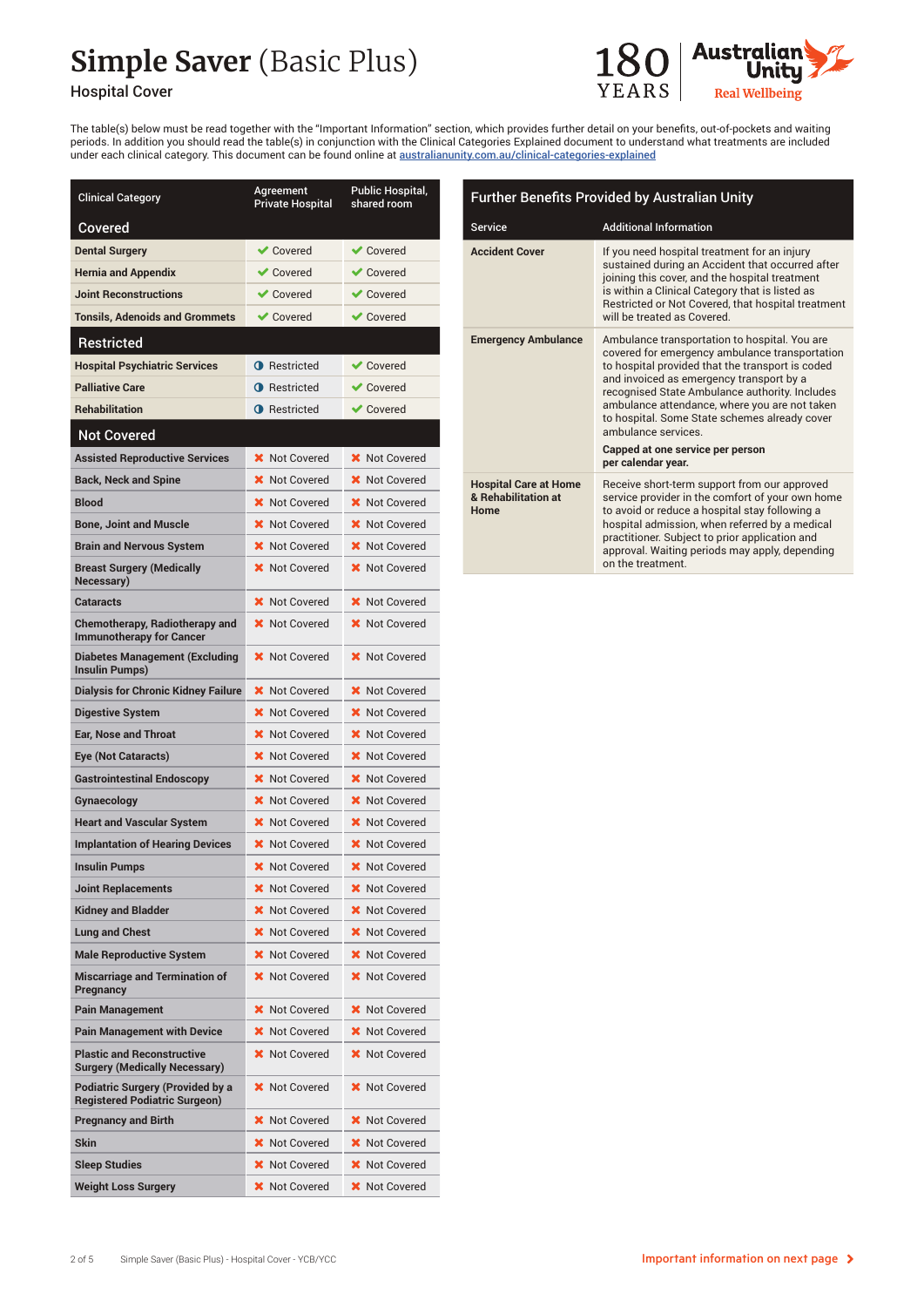## **Simple Saver** (Basic Plus)

#### Extras Cover

| <b>Service</b>                       | What you'll get back        | Yearly limit (January - December)                                                                                                                                                                                                                                                                                                                                                                                              | <b>Waiting Period and Additional Information</b>                                                                                                                                                                                |
|--------------------------------------|-----------------------------|--------------------------------------------------------------------------------------------------------------------------------------------------------------------------------------------------------------------------------------------------------------------------------------------------------------------------------------------------------------------------------------------------------------------------------|---------------------------------------------------------------------------------------------------------------------------------------------------------------------------------------------------------------------------------|
| <b>Preventative Dental</b>           | 60% of the cost per item    | Combined maximum of \$1,100 per person<br>in extras claims per year across covered<br>services<br>Sub-limits apply per person<br><b>Preventative &amp; General Dental</b><br>Combined maximum of \$300<br>Physiotherapy \$300<br><b>Chiropractic &amp; Osteopathy</b><br>Combined maximum of \$300<br>Podiatry \$250<br><b>Acupuncture, Remedial Massage</b><br>and Myotherapy<br>Combined maximum of \$300<br>Dietetics \$250 | No waiting period<br>Covers selected services such as scale and clean.<br>fluoride treatment and mouthquards                                                                                                                    |
| <b>General Dental</b>                | 60% of the cost per item    |                                                                                                                                                                                                                                                                                                                                                                                                                                | No waiting period for selected diagnostic services<br>2 month waiting period includes most fillings and<br>simple tooth extractions<br>12 month waiting period for gum disease, root<br>canal, and surgical extraction of teeth |
| Physiotherapy                        | 60% of the consultation fee |                                                                                                                                                                                                                                                                                                                                                                                                                                | 2 month waiting period<br>Includes sports physiotherapy and hydrotherapy                                                                                                                                                        |
| <b>Chiropractic &amp; Osteopathy</b> | 60% of the consultation fee |                                                                                                                                                                                                                                                                                                                                                                                                                                | 2 month waiting period                                                                                                                                                                                                          |
| Podiatry                             | 60% of the consultation fee |                                                                                                                                                                                                                                                                                                                                                                                                                                | 2 month waiting period<br>Excludes podiatric surgery                                                                                                                                                                            |
| <b>Remedial Massage</b>              | 60% of the consultation fee |                                                                                                                                                                                                                                                                                                                                                                                                                                | 2 month waiting period                                                                                                                                                                                                          |
| <b>Myotherapy</b>                    | 60% of the consultation fee |                                                                                                                                                                                                                                                                                                                                                                                                                                | 2 month waiting period                                                                                                                                                                                                          |
| Acupuncture                          | 60% of the consultation fee |                                                                                                                                                                                                                                                                                                                                                                                                                                | 2 month waiting period                                                                                                                                                                                                          |
| <b>Dietetics</b>                     | 60% of the consultation fee |                                                                                                                                                                                                                                                                                                                                                                                                                                | 2 month waiting period                                                                                                                                                                                                          |

#### **Consultations and Telehealth Appointments**

References to 'consultations' in the table above are to in-person consultations. The following treatments are also eligible for benefits where the consultation can be appropriately delivered as a telehealth appointment: Dietetics and Physiotherapy. Benefits are only payable for one consultation with a provider on the same day, for the same member.

### **Additional Benefits of the Cover**

#### **Preventative Health Services**

Australian Unity is committed to our members' wellbeing. Some health conditions may be prevented or reduced via simple lifestyle changes like a good diet and increased physical activity. Preventative Health Services can offer practical support to help bring about positive change in members' lives. The following Preventative Health Services are offered under your cover: **Doctor Health Checks, Cervical Cancer Vaccinations, Quit Smoking, Weight Loss, Lift for Life, Step into Life, Diabetes Australia Membership, Mammogram Screening, Bone Density Scan** and **Personal Health Coaching**. To check your eligibility, which providers and programs you are able to use and any waiting periods that may apply, please contact Australian Unity. More information can be found at australianunity.com.au/wellnessbenefits

#### **Health Support Programs**

The diagnosis of a chronic condition or illness can leave you feeling vulnerable and overwhelmed. Australian Unity at home Health Support programs are there to increase your knowledge, skills and confidence – and ultimately, help improve or sustain your health and wellbeing. Work with a team of highly qualified and experienced health consultants to develop a personalised plan that complements the care you are already receiving. We have a range of programs available, including support for Diabetes, Heart-related conditions and mental health care. This includes the **MindStep® Mental Health Program**.

To check programs available and your enrolment eligibility and any waiting periods that may apply, please contact Australian Unity. More information can be found at australianunity.com.au/wellnessbenefits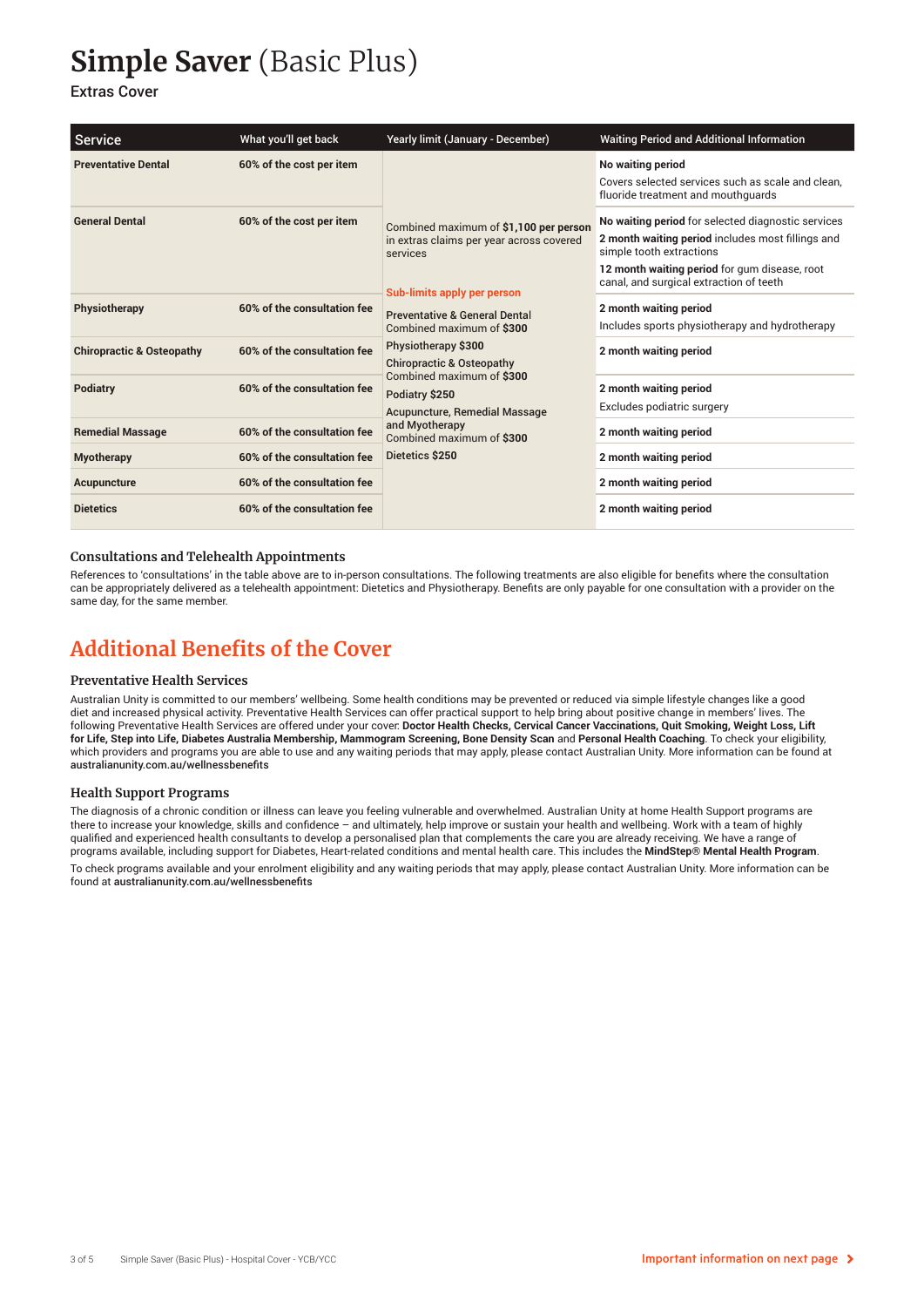### **Important Information**

#### **Covered treatments means your hospital cover will pay benefits towards:**

- Accommodation in an agreement Private Hospital room/ward for overnight or same day admission
- Accommodation in a Public Hospital, shared room/ward for overnight or same day admission up to the minimum (default) rate as set by the Australian Government.
- Operating theatre and intensive care fees
- Medication in hospital approved by the Pharmaceutical Benefits Scheme (PBS) (excluding medication you take home)
- Allied health services directly related to your admission provided by the hospital (e.g. physiotherapy) while admitted
- Dressings and other consumables while admitted. Excludes robotic surgery consumables unless otherwise covered for your treatment by the agreement between Australian Unity and the hospital. Please contact your hospital about any out-of-pocket costs.
- Attending doctor/surgeon fees raised while admitted
- Most diagnostic tests during your admission e.g. pathology and radiology
- The cost of a prosthesis as listed in the prostheses list set out in the Private Health Insurance (Prostheses) Rules, as in force from time to time
- Private room in an agreement Private Hospital where available

#### **Under our Accident Cover - For the Clinical Category Podiatric Surgery (Provided by a Registered Podiatric Surgeon):**

- Accommodation in an agreement Private Hospital room/ward for overnight or same day admission
- Accommodation in a Public Hospital, shared room/ward for overnight or same day admission up to the minimum (default) rate as set by the Australian Government
- The cost of a prosthesis as listed in the prostheses list set out in the Private Health Insurance (Prostheses) Rules, as in force from time to time
- Private room in an agreement Private Hospital where available

#### **Hospital Cover Limitations**

This product only provides hospital cover for Accidents occurring after joining this cover and the selected services listed as Covered in the hospital table. The additional benefits you'll receive under this cover, compared to what you'll receive as a public (Medicare) patient in a public hospital, are choice of doctor and bypassing the public waiting list by accessing agreement Private Hospitals for services listed as Covered in the hospital table.

#### **Out-of-pocket costs - Hospital**

If you are admitted to hospital (including for Covered treatments) you may have out-of-pocket costs, some of which have been detailed below.

If you want more specific information about what you can expect these costs to be, we recommend you obtain a quote from your doctors/hospital before undergoing treatment. Then contact us for details of benefits before proceeding with your treatment.

Additionally, benefits are not payable for claims where you have the right to claim compensation, damages or benefits from another source (e.g. TAC or WorkCover), now or at a later date.

#### **Excess**

In exchange for a lower premium, an excess is a set amount of money you agree to pay towards the hospital accommodation costs if you or a family member is admitted to hospital. With Simple Saver (Basic Plus) you have a choice of excess:

- Simple Saver (Basic Plus) \$500 excess
- Simple Saver (Basic Plus) \$750 excess

Singles will only pay one excess for the first hospital admission each calendar year. Couples will only pay one excess for the first hospital admission per adult each calendar year. We will waive the excess for hospital admissions for an injury sustained during an Accident that occurred after joining this cover.

#### **Medical Bills**

The Australian Government sets a schedule of fees for all medical treatments called the Medicare Benefits Schedule (MBS). When you're treated as a private patient in a public or private hospital, Medicare pays 75% of the MBS fee and Australian Unity pays the remaining 25%. If your doctor or specialist charges more than the MBS fee, then this will result in an out-of-pocket expense better known as 'the gap'.

#### **Waiting Periods**

You cannot receive benefits for any items or services you may have received while you are serving a relevant waiting period. However, if you've already served your waiting periods on an equivalent or higher level of cover with any registered Australian health fund and join within 30 days of leaving that fund, you will not have to re-serve your waiting periods. Otherwise, waiting periods will apply from the date you re-join. If you've upgraded your cover, your waiting periods for the higher benefits will start on the date you upgrade, but you can still claim an equivalent benefit to your previous level of cover during that period. Simple Saver (Basic Plus) waiting periods are:

• 2 months: Psychiatric, Rehabilitation and Palliative Care

- 12 months: all pre-existing conditions except Psychiatric, Rehabilitation and Palliative Care
- No waiting period for Emergency Ambulance, or hospital treatment required for an injury sustained during an Accident that occurs after joining this cover
- 2 months: all other treatments included on your cover

Some waiting periods for the Extras services on your cover are listed in the Extras table. These are not an exhaustive list. Please refer to your Online Member Services or contact us for more information as waiting periods for other services may apply.

#### **Pre-existing conditions**

A pre-existing condition is an ailment, illness or condition that in the opinion of a medical practitioner appointed by Australian Unity (not your own doctor), the signs or symptoms of that ailment, illness or condition existed at any time in the period of six months ending on the day on which you joined Australian Unity or upgraded your cover, irrespective of whether you were aware of it. If you make a hospital claim in the first 12 months of your joining or upgrading your cover, we will ask you to get your consulting doctors or other practitioner (e.g. your dentist, GP or specialist) to complete a medical report. You should ask us to carry out this assessment before going into hospital.

#### **Accidents**

Accident means an unplanned and unforeseen event, occurring by chance, and leading to bodily injuries caused solely and directly by an external force or object requiring treatment from a Medical Practitioner (defined here as a medical doctor who is not the member or a relative of the Member) within 7 days of the event, but excludes injuries arising out of: surgical procedures; unforeseen illness; pregnancy; drug use; and aggravation of an underlying condition or injury.

#### **Restricted Services**

Restricted services are hospital claims which are limited to a minimum (default) benefit. This is the minimum dollar amount set by the Australian Government for accommodation as a private patient in a shared room of a public hospital. A Restricted service does not pay any money towards the cost of intensive care or theatre fees in a private hospital or private day centre. Therefore you may incur a large out-ofpocket expense. Contact us on 13 29 39 for more information.

#### **Changes to your cover**

We may at any time make changes to your cover. This may include adding or reducing the benefits or services available to you. We will ensure that we provide you with appropriate notice of these changes in accordance with the Private Health Insurance Act 2007, the Australian Consumer Law and the Private Health Insurance Code of Conduct.